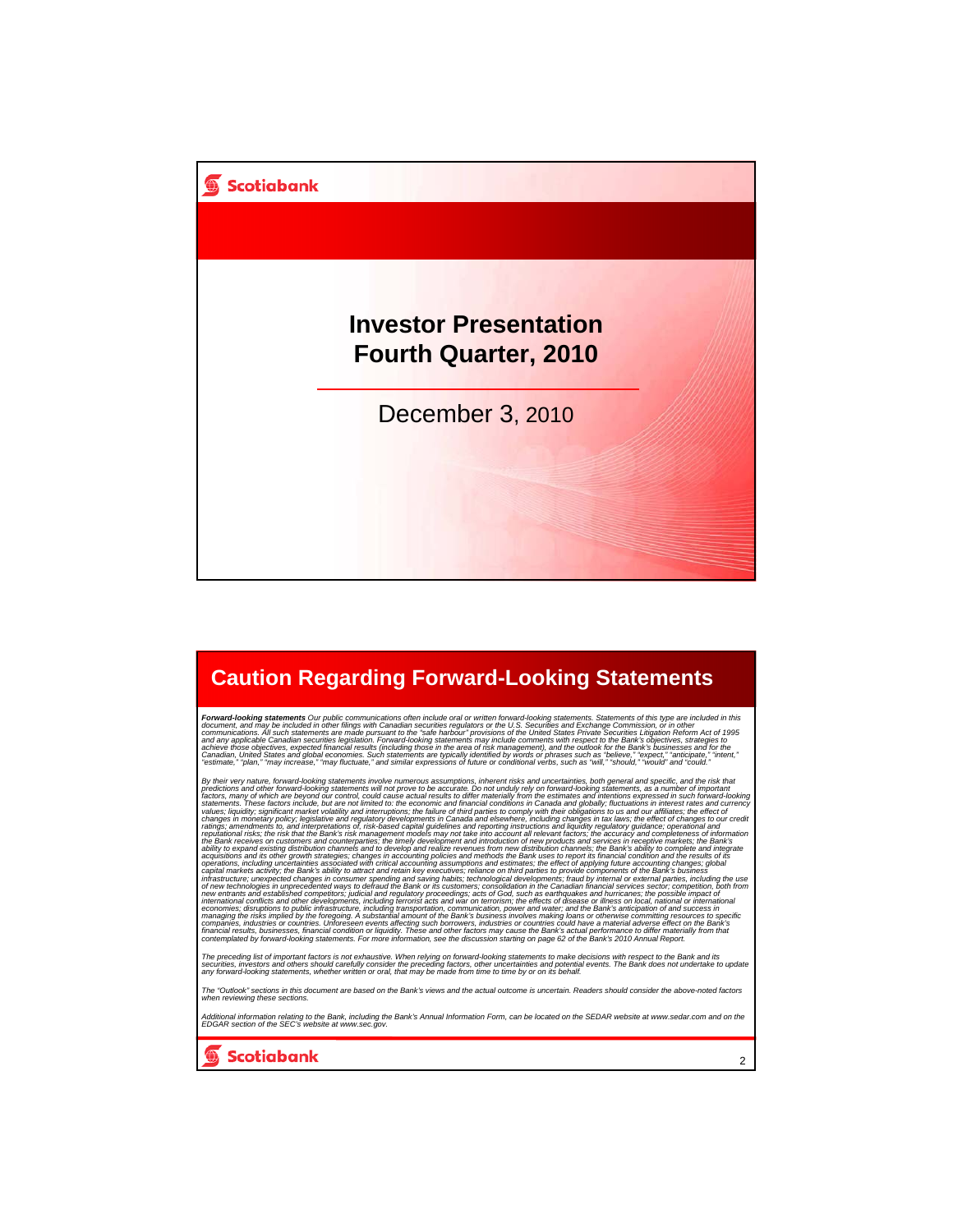

| 2010 Overview                                                                                                                                                |   |
|--------------------------------------------------------------------------------------------------------------------------------------------------------------|---|
| <b>Record earnings</b><br>$\triangleright$ Net income: \$4,239 million<br>$\triangleright$ EPS: \$3.91, up 18% vs. prior year<br>$\triangleright$ ROE: 18.3% |   |
| Record revenue and net income with all platforms contributing to<br><b>SUCCESS</b>                                                                           |   |
| Record net income in Canadian Banking<br>٠                                                                                                                   |   |
| Continued strength in risk management                                                                                                                        |   |
| <b>Strong capital ratios</b>                                                                                                                                 |   |
| <b>Scotiabank</b>                                                                                                                                            | 4 |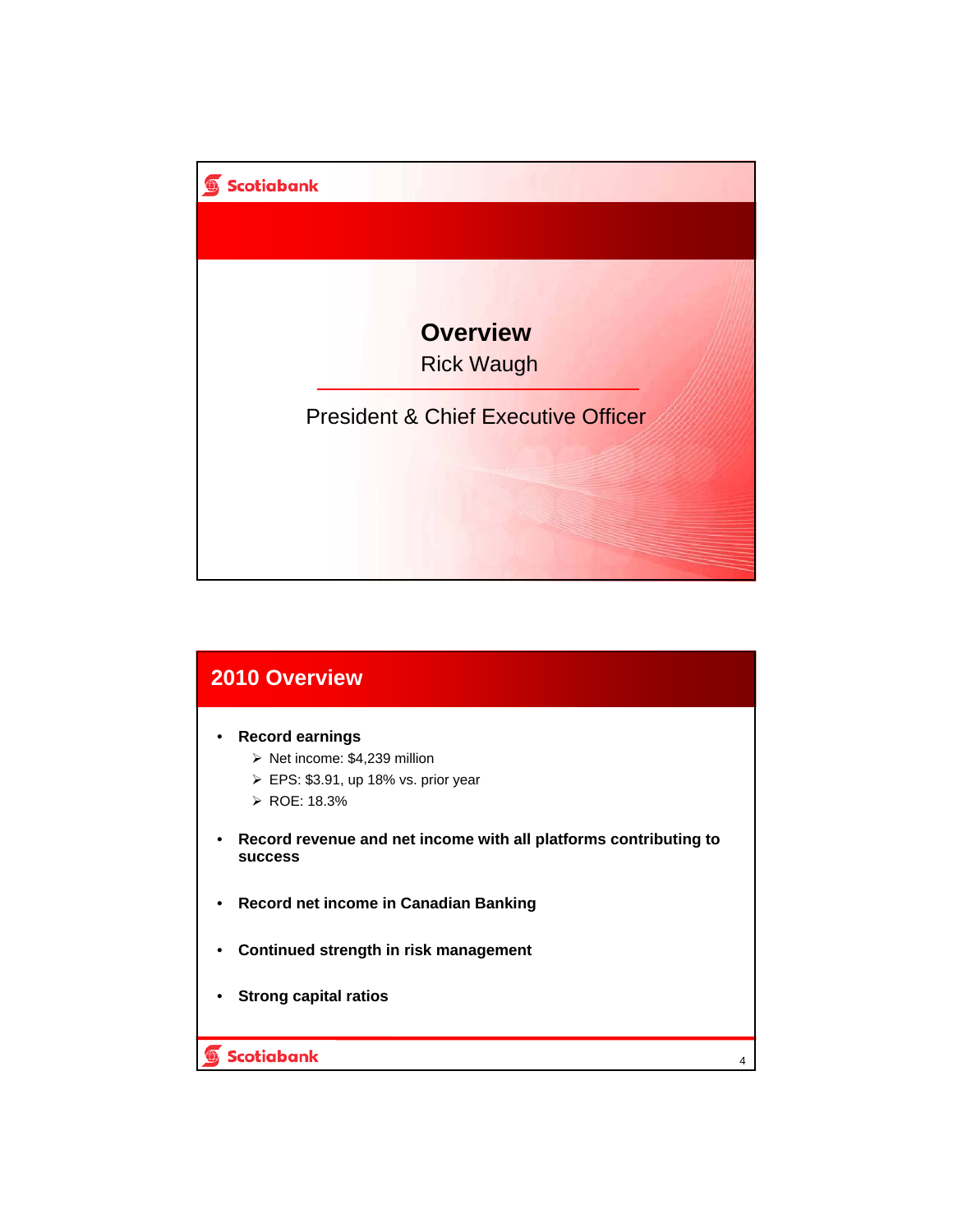| <b>Exceeded 2010 Targets</b> |                                 |                            |   |  |  |  |  |
|------------------------------|---------------------------------|----------------------------|---|--|--|--|--|
|                              |                                 |                            |   |  |  |  |  |
| <b>Objective</b>             | <b>Target</b>                   | <b>Actual</b>              |   |  |  |  |  |
| <b>ROE</b>                   | 16% to 20%                      | 18.3%                      |   |  |  |  |  |
| <b>EPS Growth</b>            | 7% to 12%                       | 18%                        |   |  |  |  |  |
| <b>Productivity Ratio</b>    | < 58%                           | 51.8%                      |   |  |  |  |  |
| <b>Capital ratios</b>        | <b>Strong Capital</b><br>Ratios | Tier 1: 11.8%<br>TCE: 9.6% |   |  |  |  |  |
|                              |                                 |                            |   |  |  |  |  |
|                              |                                 |                            |   |  |  |  |  |
|                              |                                 |                            |   |  |  |  |  |
| <b>Scotiabank</b>            |                                 |                            | 5 |  |  |  |  |

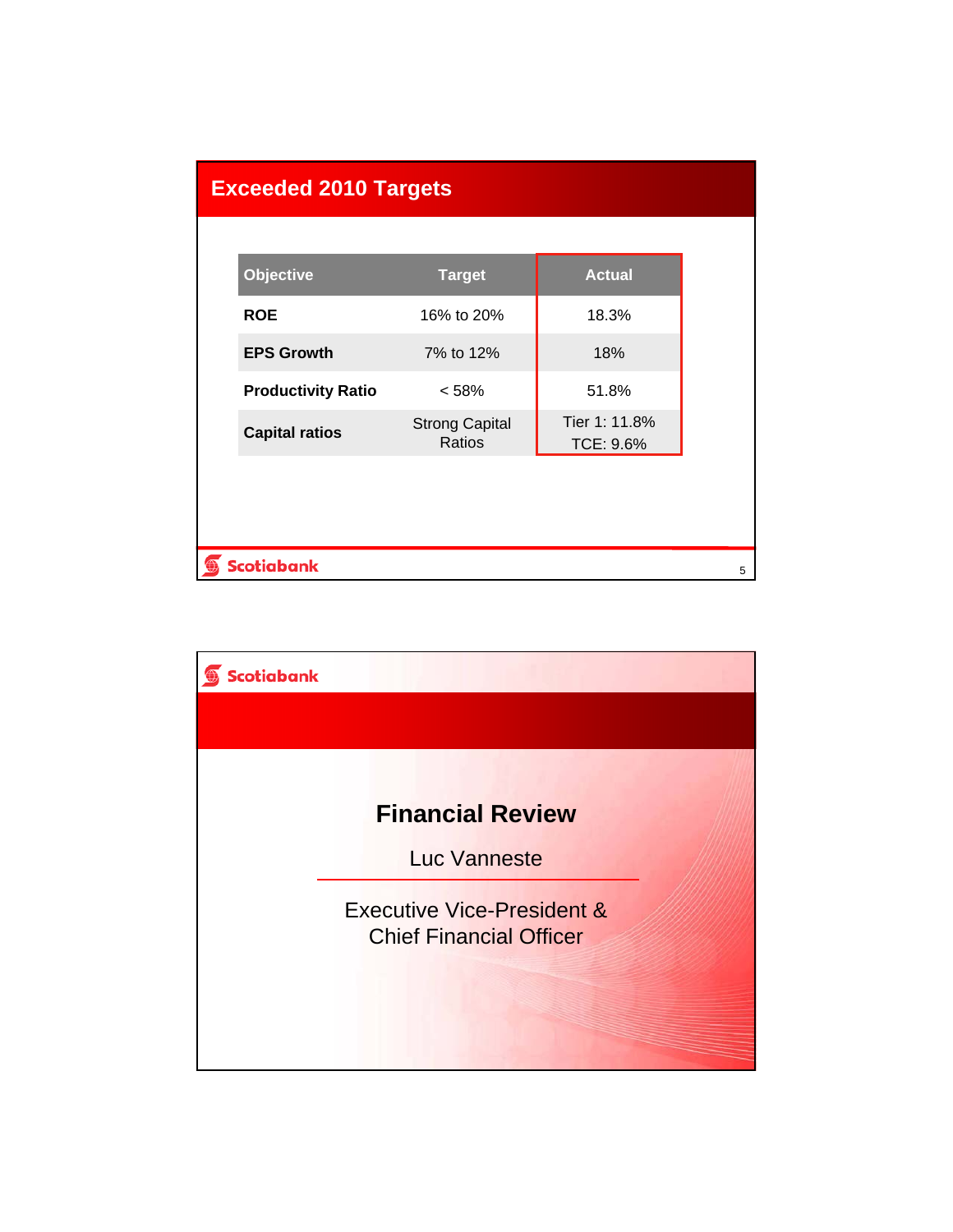| <b>Strong Quarter</b>                                         |                            |                                               |                           |                                |        |            |  |
|---------------------------------------------------------------|----------------------------|-----------------------------------------------|---------------------------|--------------------------------|--------|------------|--|
| $\overline{Q4/10}$                                            | Q3/10                      | Q/Q                                           |                           |                                | Q4/09  | <b>Y/Y</b> |  |
| 1,092                                                         | 1,062                      | 3%                                            | Net Income (\$MM)         |                                | 902    | 21%        |  |
| \$1.00                                                        | \$0.98                     | 2%                                            | <b>EPS</b>                |                                | \$0.83 | 20%        |  |
| 17.9%                                                         | 18.2%                      | $(30)$ bps                                    | <b>ROE</b>                |                                | 16.4%  | $150$ bps  |  |
| 54.4%                                                         | 52.5%                      | $(190)$ bps                                   | <b>Productivity Ratio</b> |                                | 54.2%  | $(20)$ bps |  |
|                                                               |                            |                                               | Year-over-year comparison |                                |        |            |  |
|                                                               | Q4 earnings benefited from |                                               |                           | Partly offset by               |        |            |  |
|                                                               |                            | • Asset growth and record net interest income |                           | • Growth in operating expenses |        |            |  |
| • Lower PCLs                                                  |                            |                                               |                           | • Lower trading revenues       |        |            |  |
| • Increase in mutual fund revenues<br>• Higher tax provisions |                            |                                               |                           |                                |        |            |  |
|                                                               | <b>Scotiabank</b><br>7     |                                               |                           |                                |        |            |  |

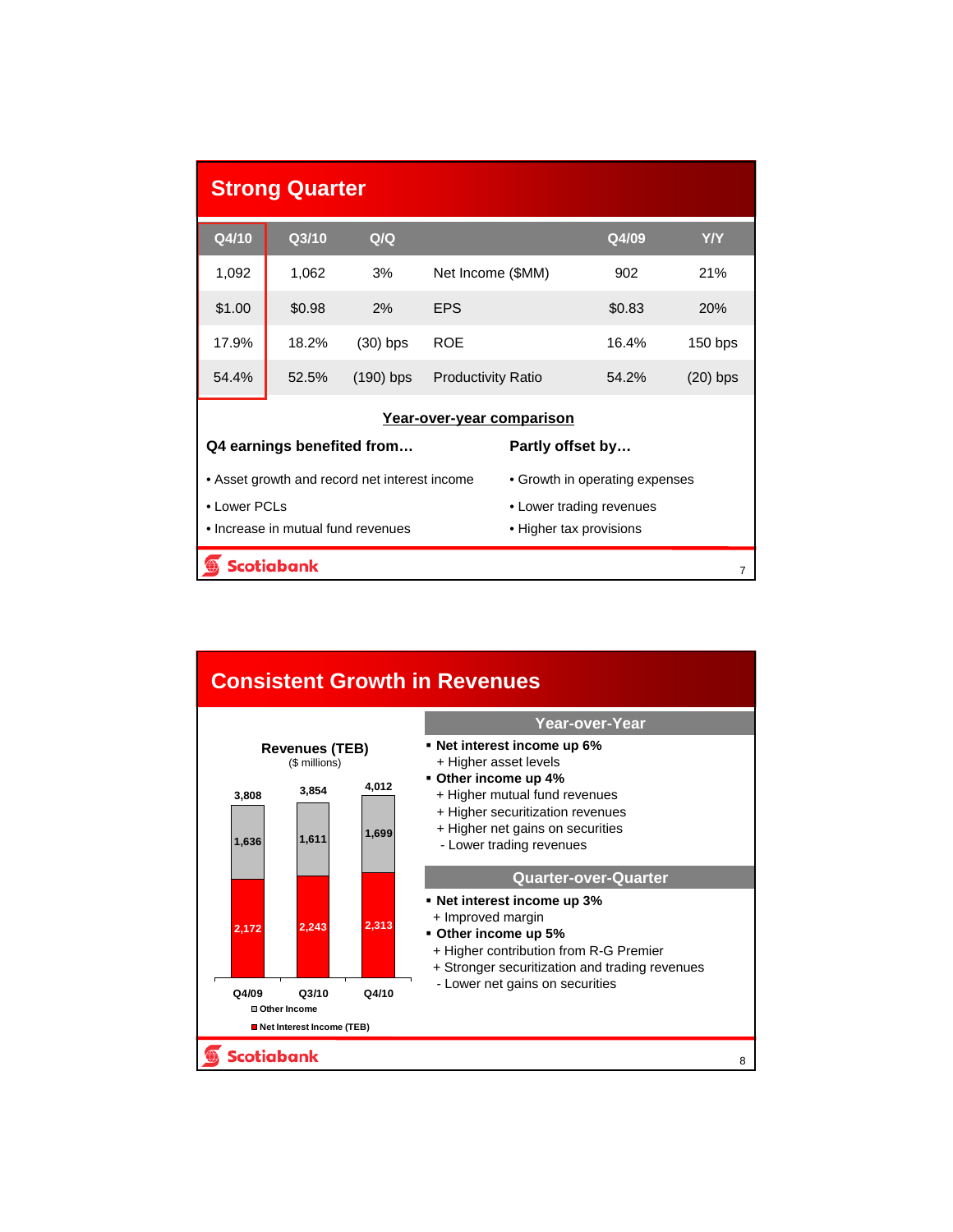

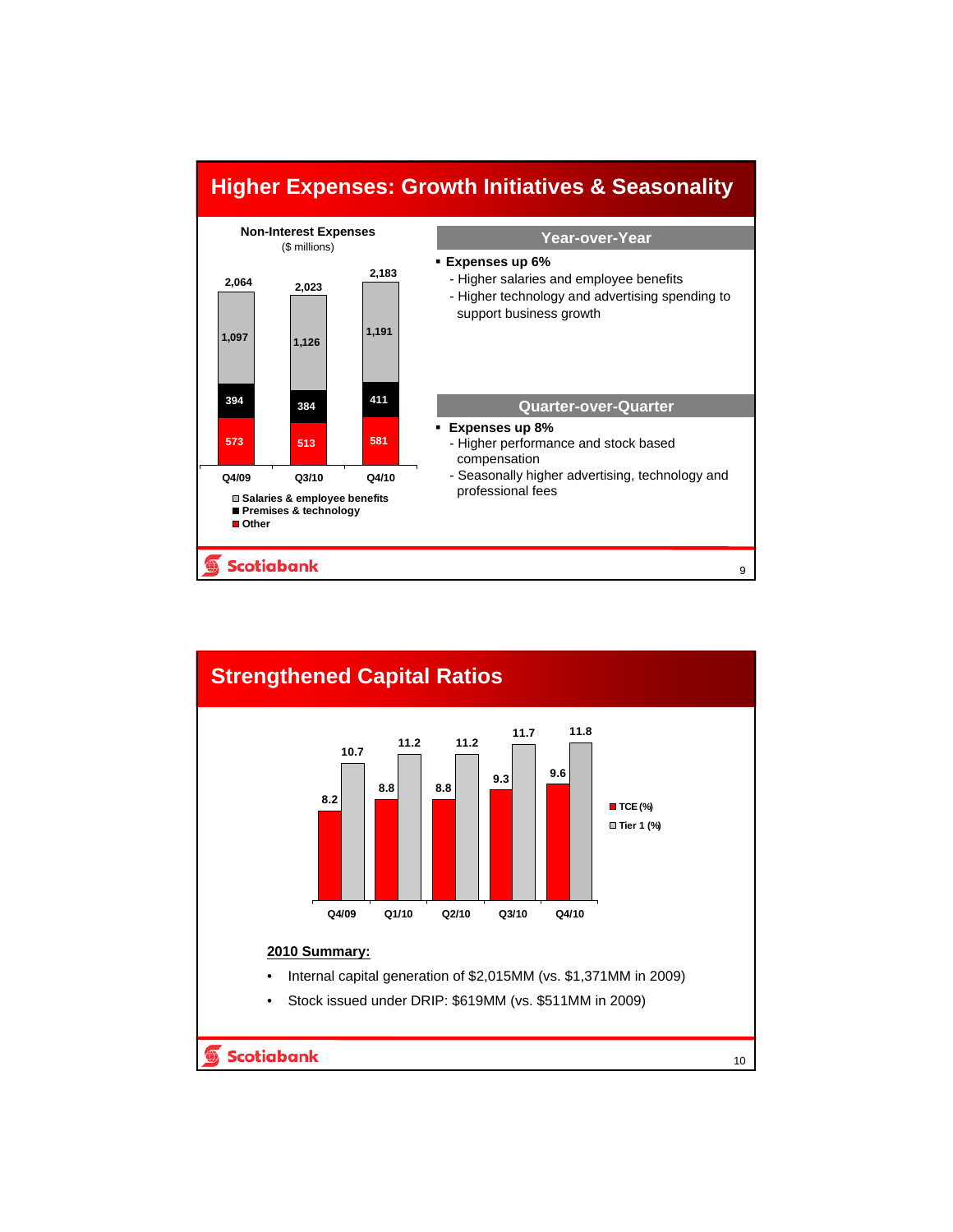#### **Canadian Banking: Strong Quarter, Record Year**



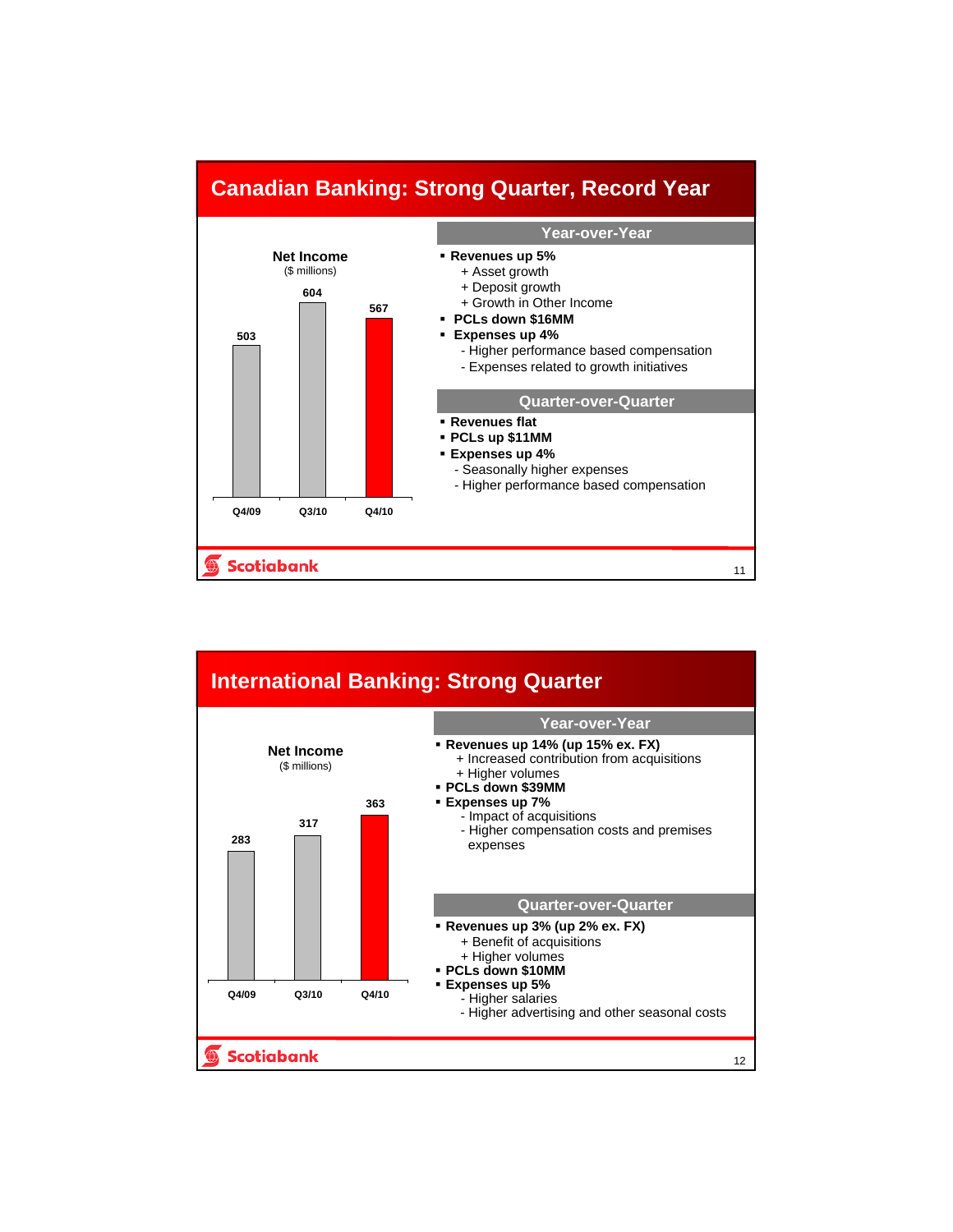# **Scotia Capital: Second Best Year on Record**



| Other Segment (1)                                                                                                                                                                                                                                                                                                                                                                                                    |       |       |       |  |  |  |
|----------------------------------------------------------------------------------------------------------------------------------------------------------------------------------------------------------------------------------------------------------------------------------------------------------------------------------------------------------------------------------------------------------------------|-------|-------|-------|--|--|--|
| (\$ millions)                                                                                                                                                                                                                                                                                                                                                                                                        | Q4/10 | Q3/10 | Q4/09 |  |  |  |
| <b>Funding Net Interest Income</b>                                                                                                                                                                                                                                                                                                                                                                                   | (98)  | (117) | (106) |  |  |  |
| Broker Deposits <sup>(2)</sup>                                                                                                                                                                                                                                                                                                                                                                                       |       |       | (49)  |  |  |  |
| Net Securitization Revenues (3)                                                                                                                                                                                                                                                                                                                                                                                      | (38)  | (110) | (139) |  |  |  |
| <b>AFS Securities Writedowns</b>                                                                                                                                                                                                                                                                                                                                                                                     | (15)  | (5)   | (49)  |  |  |  |
| <b>Financial Instruments</b>                                                                                                                                                                                                                                                                                                                                                                                         | 25    | (6)   | 28    |  |  |  |
| <b>General Provision</b>                                                                                                                                                                                                                                                                                                                                                                                             | 40    |       | --    |  |  |  |
| Expenses & Net Other Items                                                                                                                                                                                                                                                                                                                                                                                           | (23)  | 20    | 27    |  |  |  |
| <b>TEB Offset</b>                                                                                                                                                                                                                                                                                                                                                                                                    | (70)  | (70)  | (73)  |  |  |  |
| Taxes                                                                                                                                                                                                                                                                                                                                                                                                                | 68    | 124   | 124   |  |  |  |
| <b>Total Other</b>                                                                                                                                                                                                                                                                                                                                                                                                   | (111) | (164) | (237) |  |  |  |
| (1) Includes Group Treasury and other corporate items, which are not allocated to a business line<br>(2) Effective Q1/10, Broker deposits were transferred to Canadian Banking<br>(3) Represents the impact to the Other segment of CMB securitization revenues recognized in other income, and the reduction in mortgage net interest income<br>earned as a result of removing the mortgages from the Balance Sheet |       |       |       |  |  |  |
| <b>Scotiabank</b>                                                                                                                                                                                                                                                                                                                                                                                                    |       |       | 14    |  |  |  |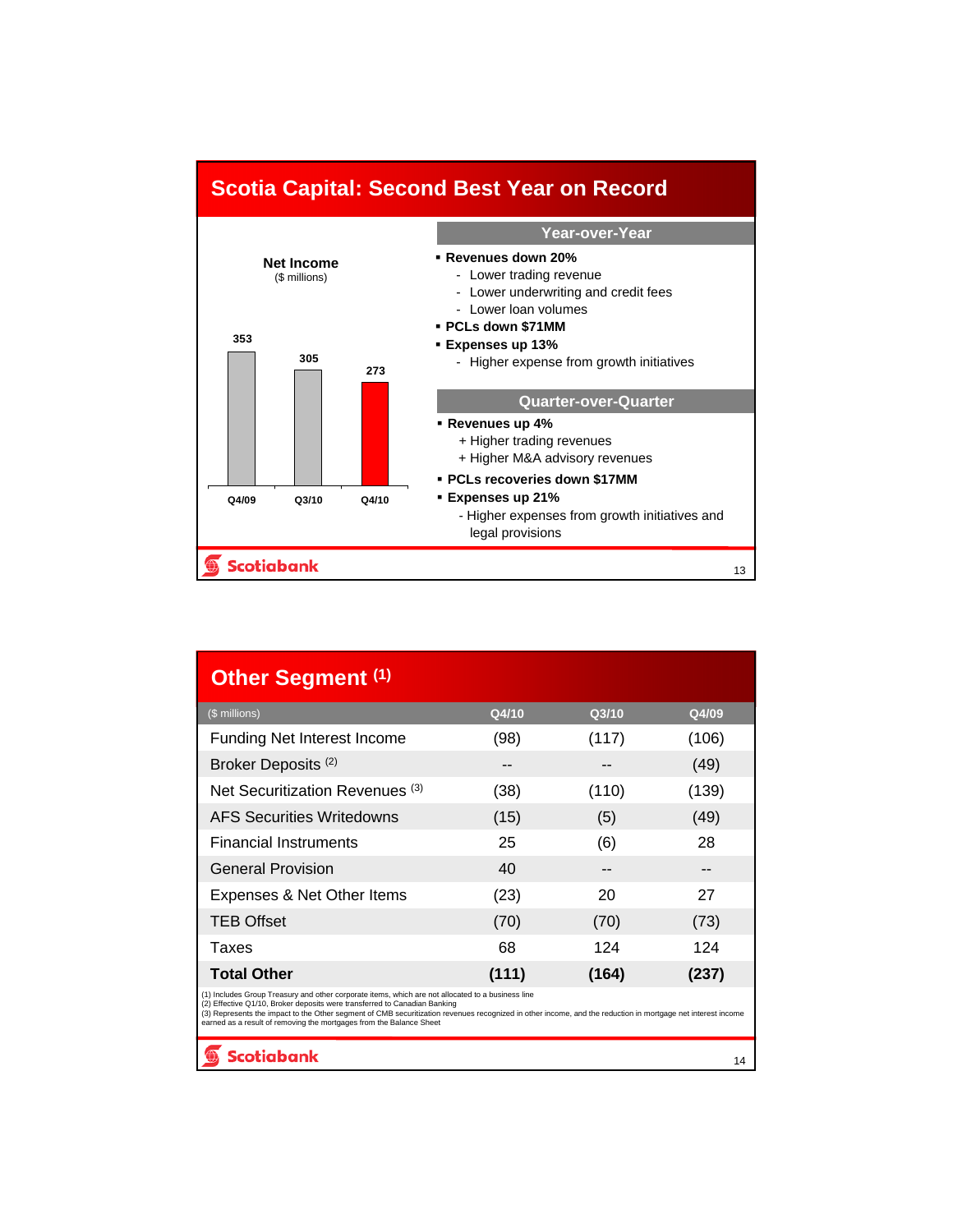

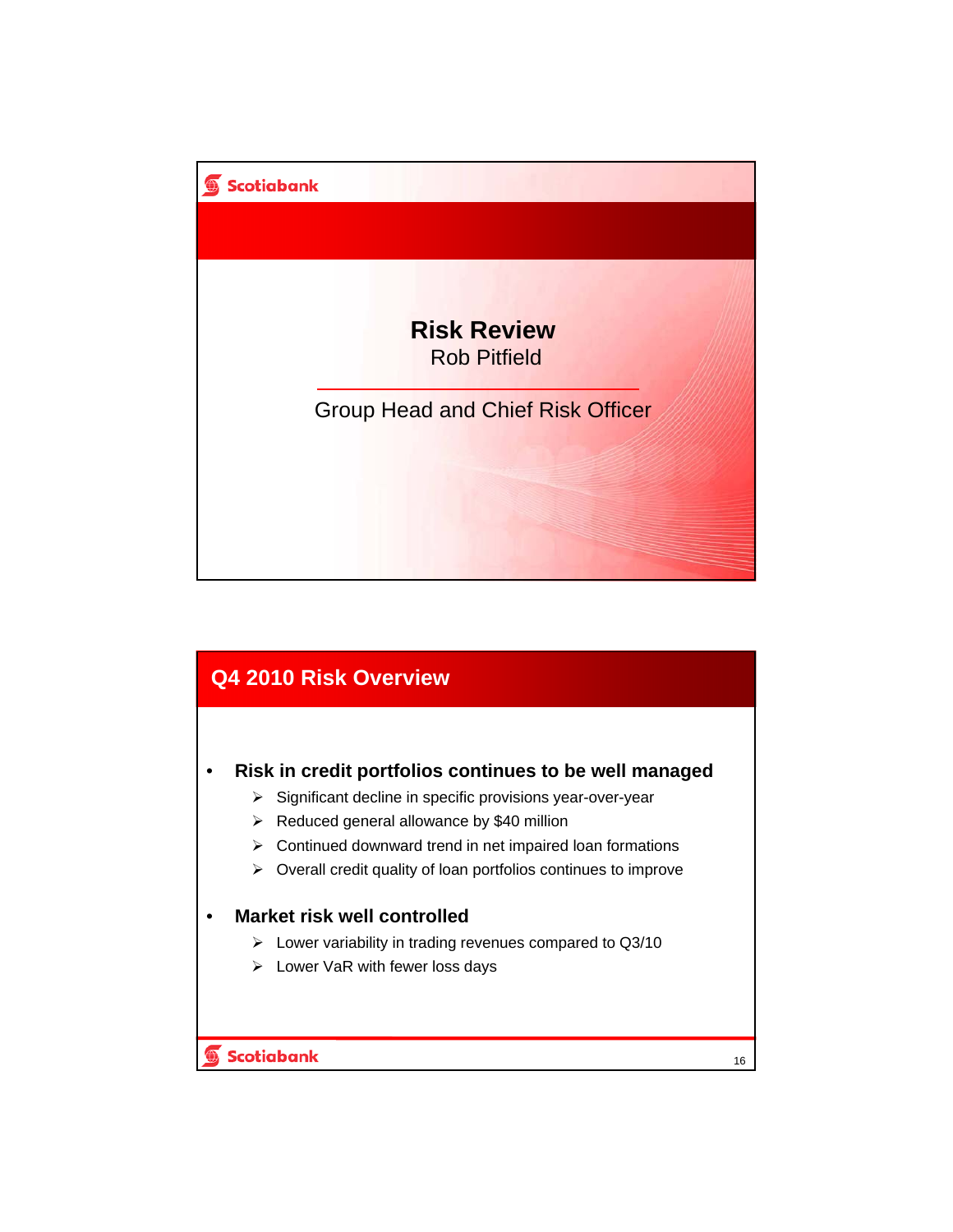#### **Significant Decline in Specific Provisions Year-over-Year**

| (\$ millions)            | Q4/09 | Q1/10 | Q2/10 | Q3/10 | $Q$ 4/10 |
|--------------------------|-------|-------|-------|-------|----------|
| Canadian Retail          | 159   | 140   | 149   | 145   | 140      |
| Canadian Commercial      | 33    | 41    | 40    | 24    | 34       |
|                          | 192   | 181   | 189   | 169   | 174      |
| International Retail     | 122   | 130   | 125   | 118   | 129      |
| International Commercial | 45    | 47    | 48    | 20    | (1)      |
|                          | 167   | 177   | 173   | 138   | 128      |
| Scotia Capital           | 65    | 14    | (5)   | (7)   | (8)      |
| <b>Total</b>             | 424   | 372   | 357   | 300   | 294      |
| PCL ratio (bps)          | 63    | 55    | 55    | 43    | 41       |
| <b>Scotiabank</b>        |       |       |       |       | 17       |

## **Continued Downward Trend in Net Impaired Loan Formations**

| (\$ millions)            | Q4/09 | Q1/10 | Q <sub>2/10</sub> | Q3/10 | Q4/10 |  |
|--------------------------|-------|-------|-------------------|-------|-------|--|
| Canadian Retail          | 205   | 184   | 154               | 147   | 135   |  |
| Canadian Commercial      | 24    | 42    | 15                | 47    | 71    |  |
|                          | 229   | 226   | 169               | 194   | 206   |  |
| International Retail     | 254   | 259   | 184               | 211   | 149   |  |
| International Commercial | 5     | 135   | 15                | (12)  | (36)  |  |
|                          | 259   | 394   | 199               | 199   | 113   |  |
| Scotia Capital           | 139   | (109) | (68)              | (10)  | 13    |  |
| <b>Total</b>             | 627   | 511   | 300               | 383   | 332   |  |
|                          |       |       |                   |       |       |  |
| <b>Scotiabank</b><br>18  |       |       |                   |       |       |  |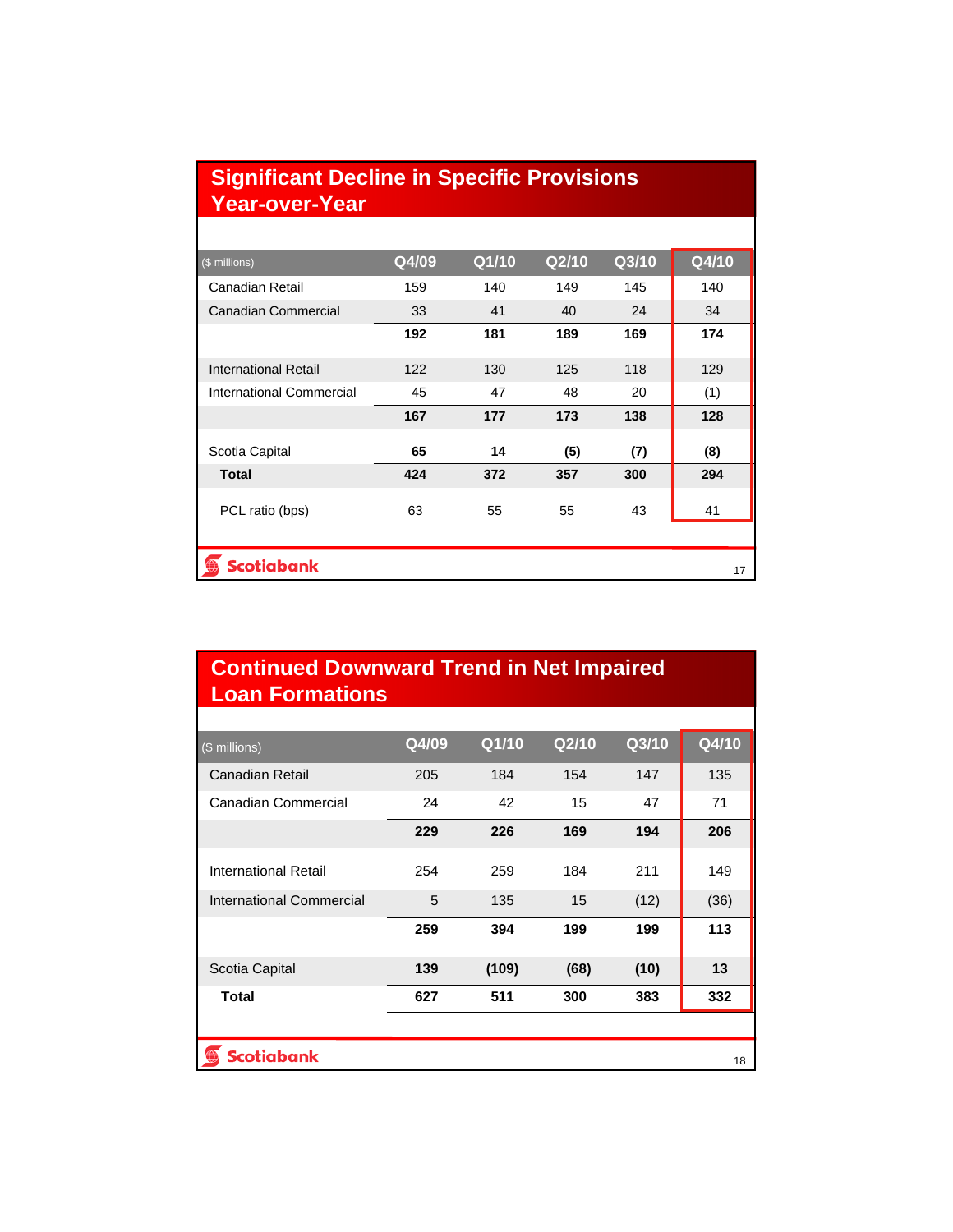

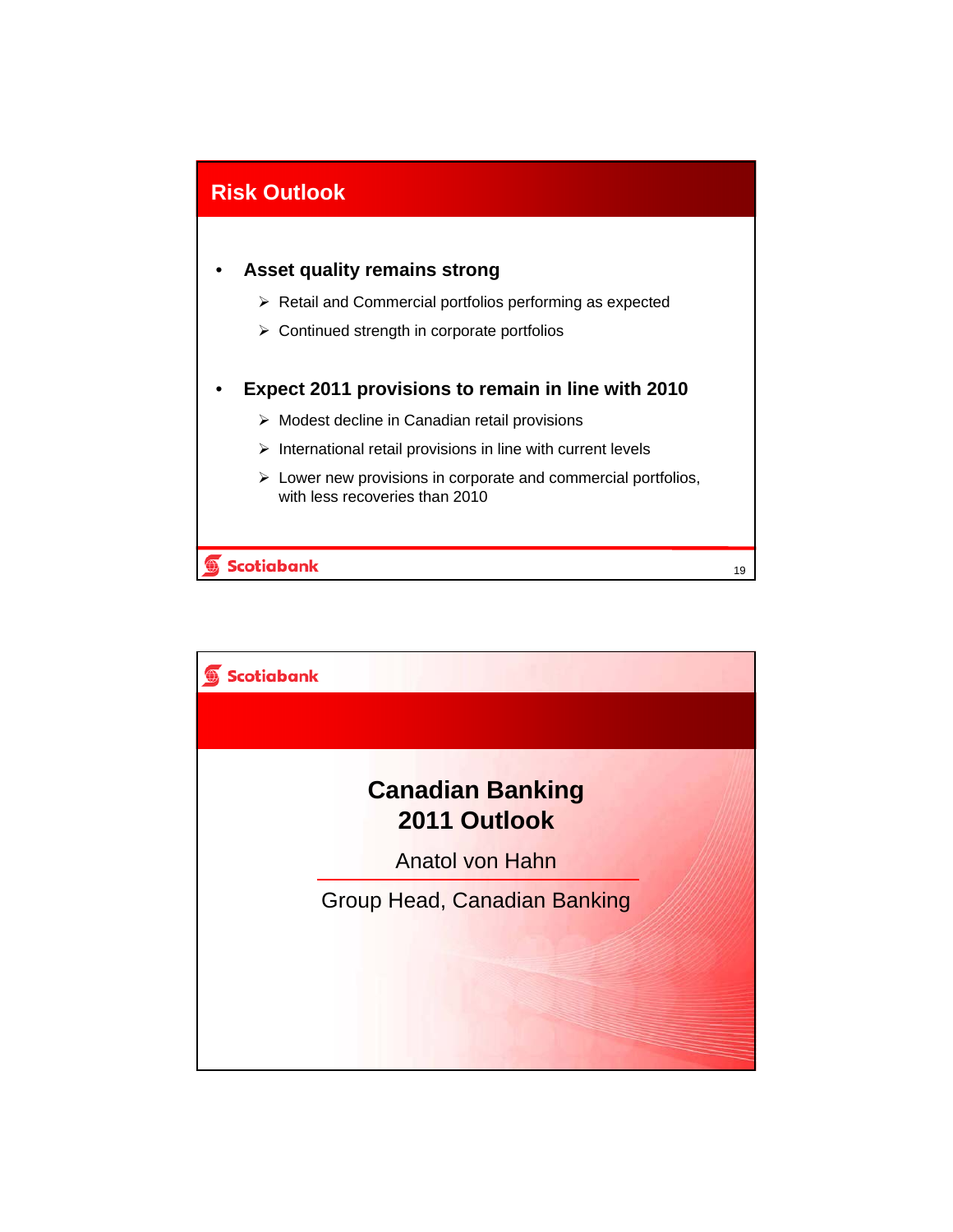

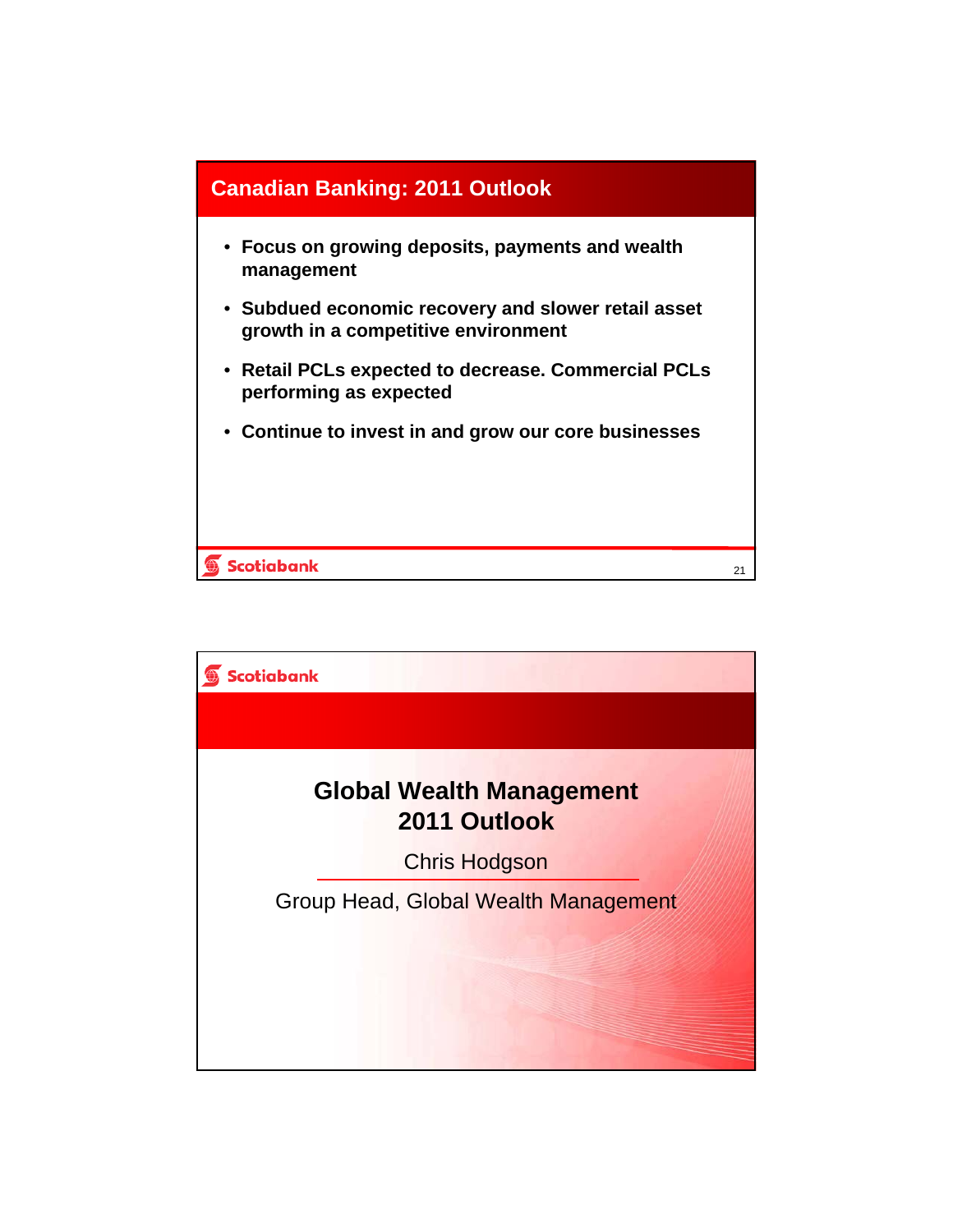

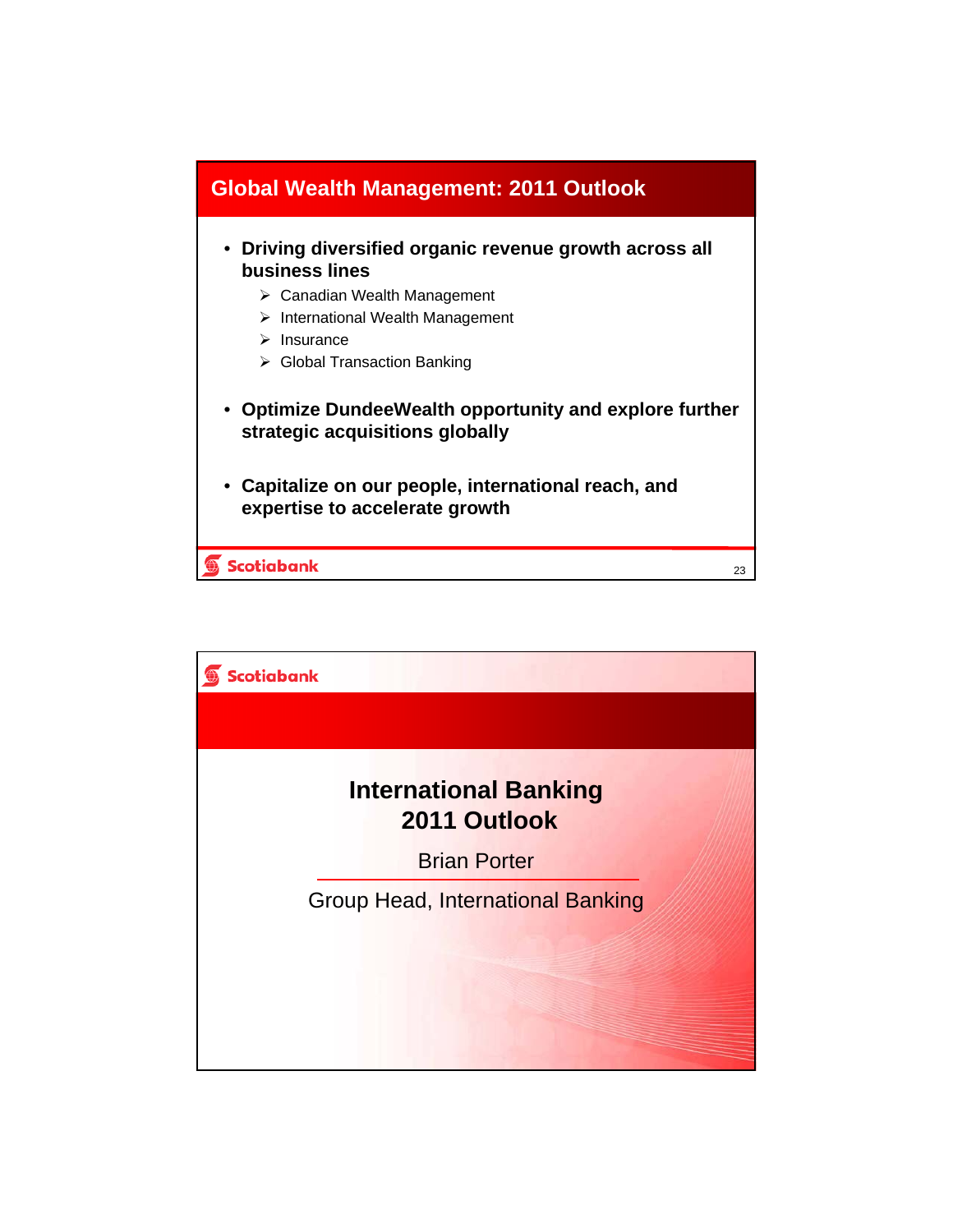

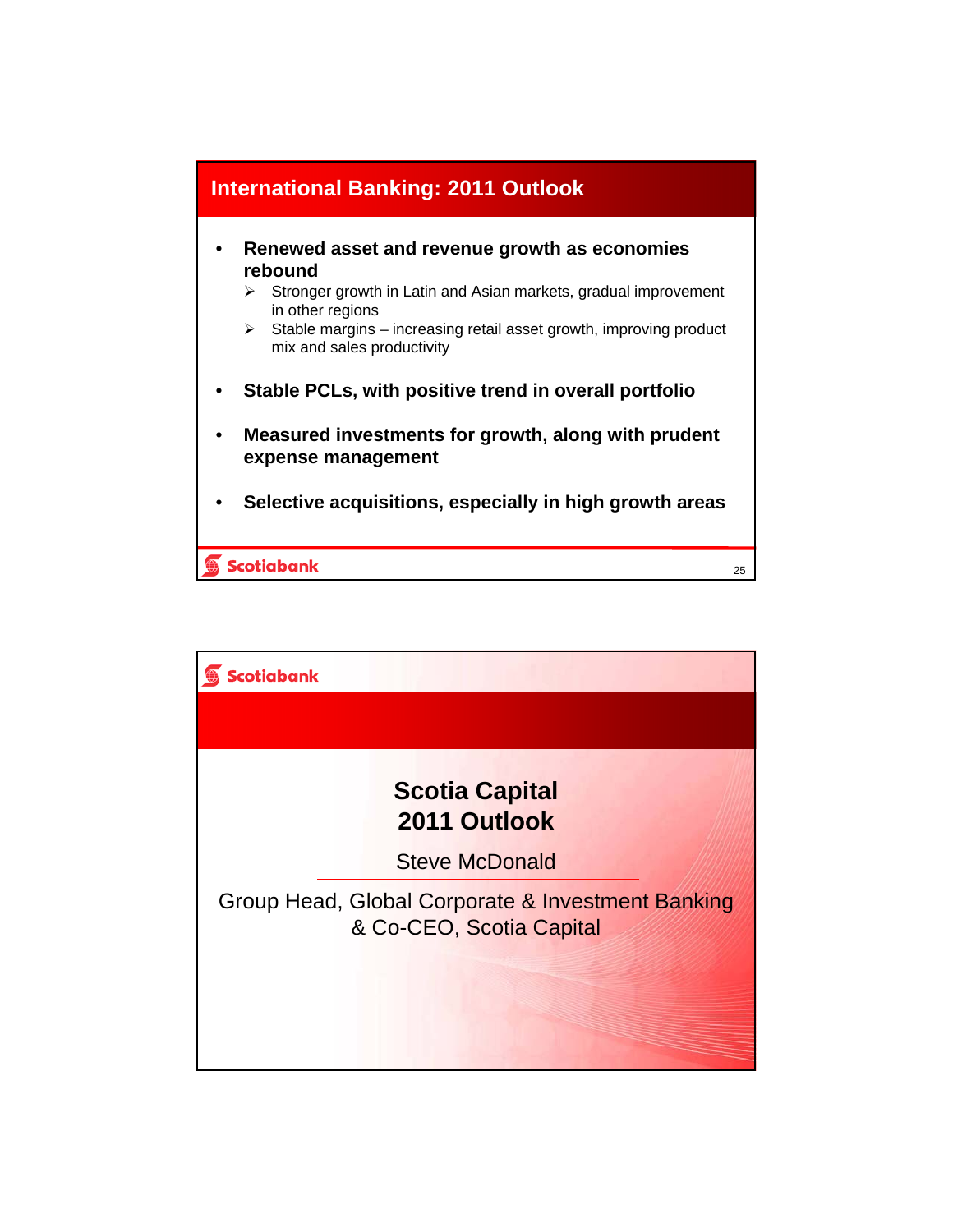

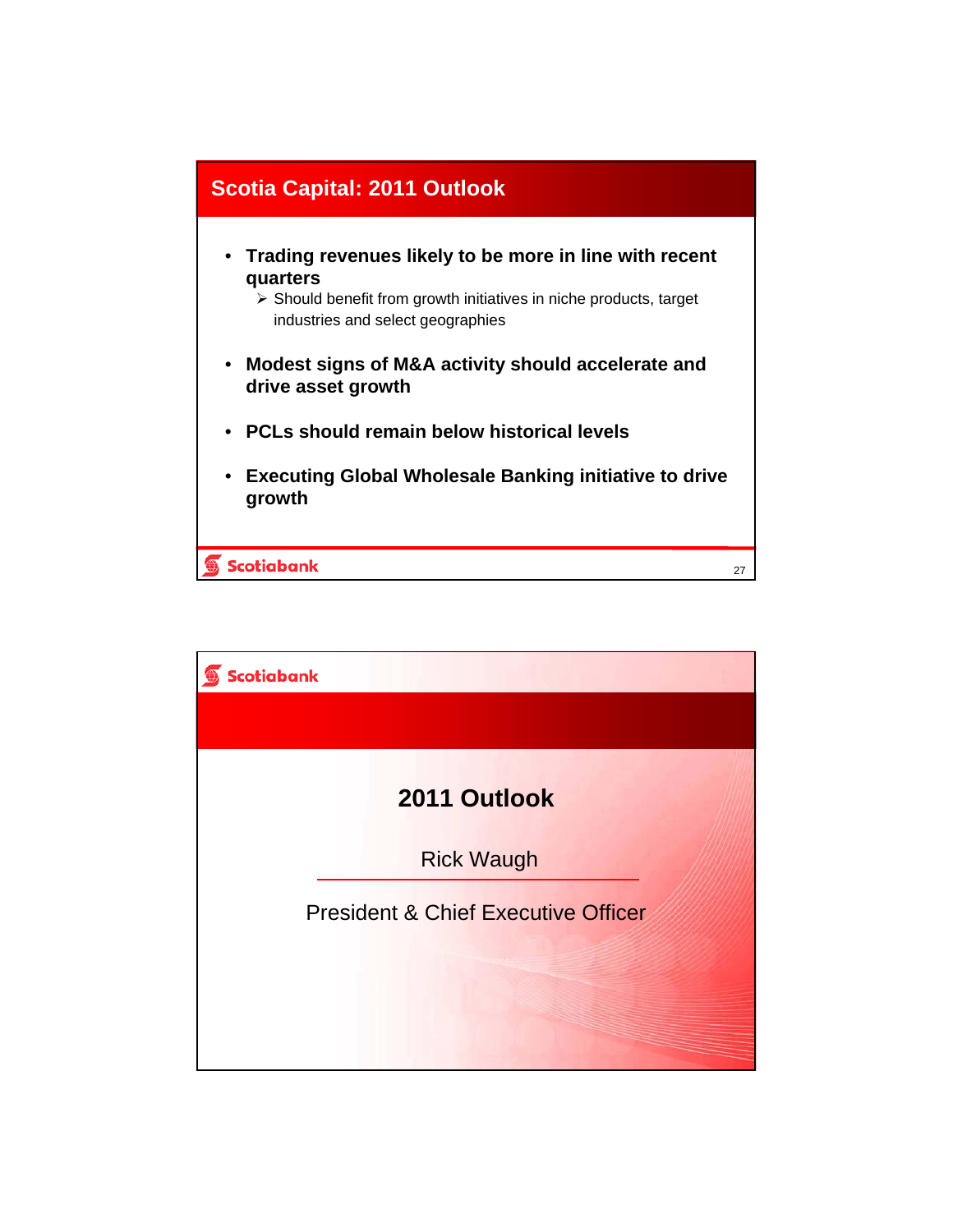

|                   | <b>2011: Targets Remain Unchanged</b> |                           |    |  |  |  |
|-------------------|---------------------------------------|---------------------------|----|--|--|--|
|                   |                                       |                           |    |  |  |  |
|                   | <b>Metric</b>                         | <b>Target</b>             |    |  |  |  |
|                   | <b>EPS Growth</b>                     | 7-12%                     |    |  |  |  |
|                   | <b>ROE</b>                            | 16-20%                    |    |  |  |  |
|                   | <b>Productivity Ratio</b>             | < 58%                     |    |  |  |  |
|                   | Capital                               | Maintain<br>strong ratios |    |  |  |  |
|                   |                                       |                           |    |  |  |  |
|                   |                                       |                           |    |  |  |  |
| <b>Scotiabank</b> |                                       |                           | 30 |  |  |  |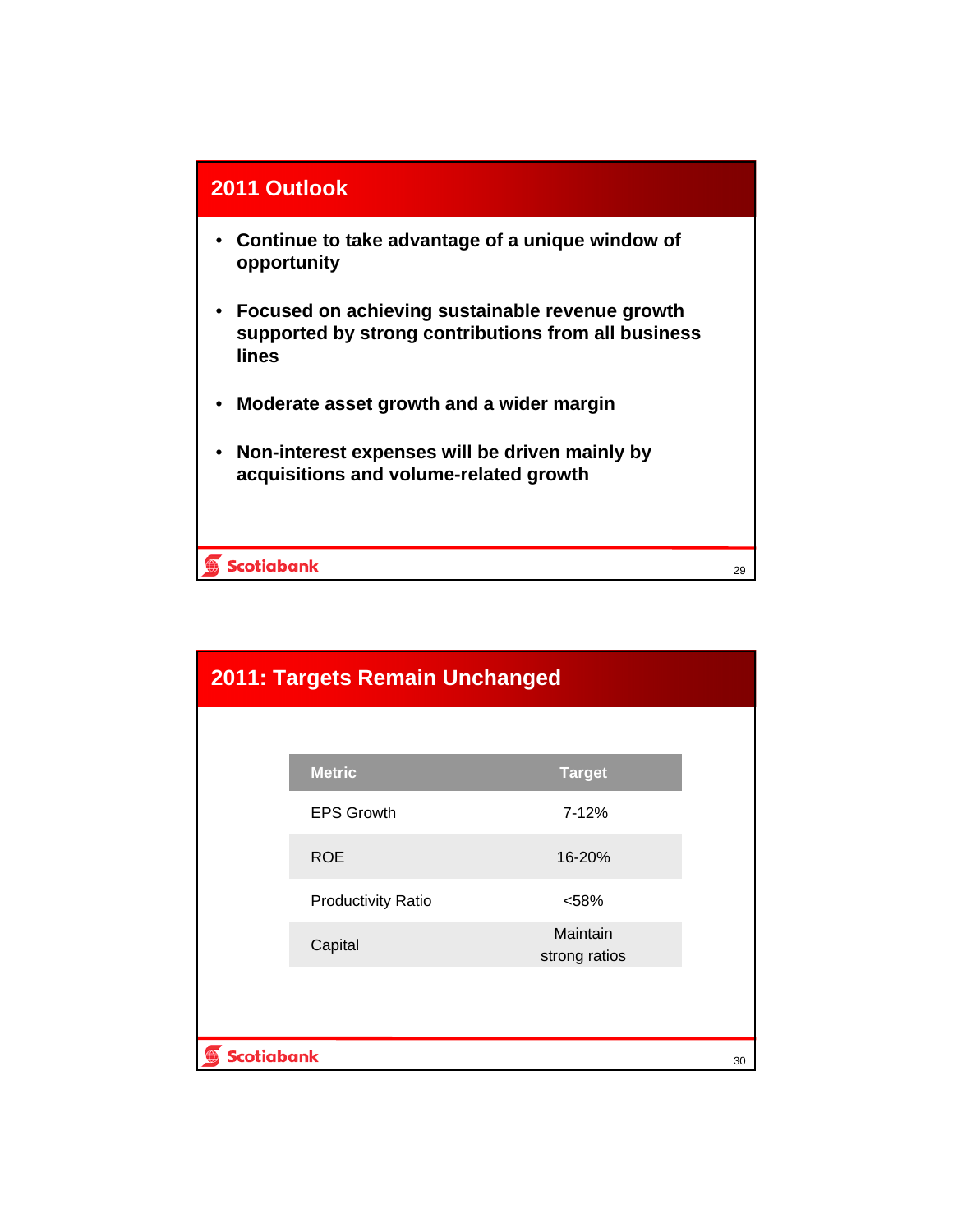

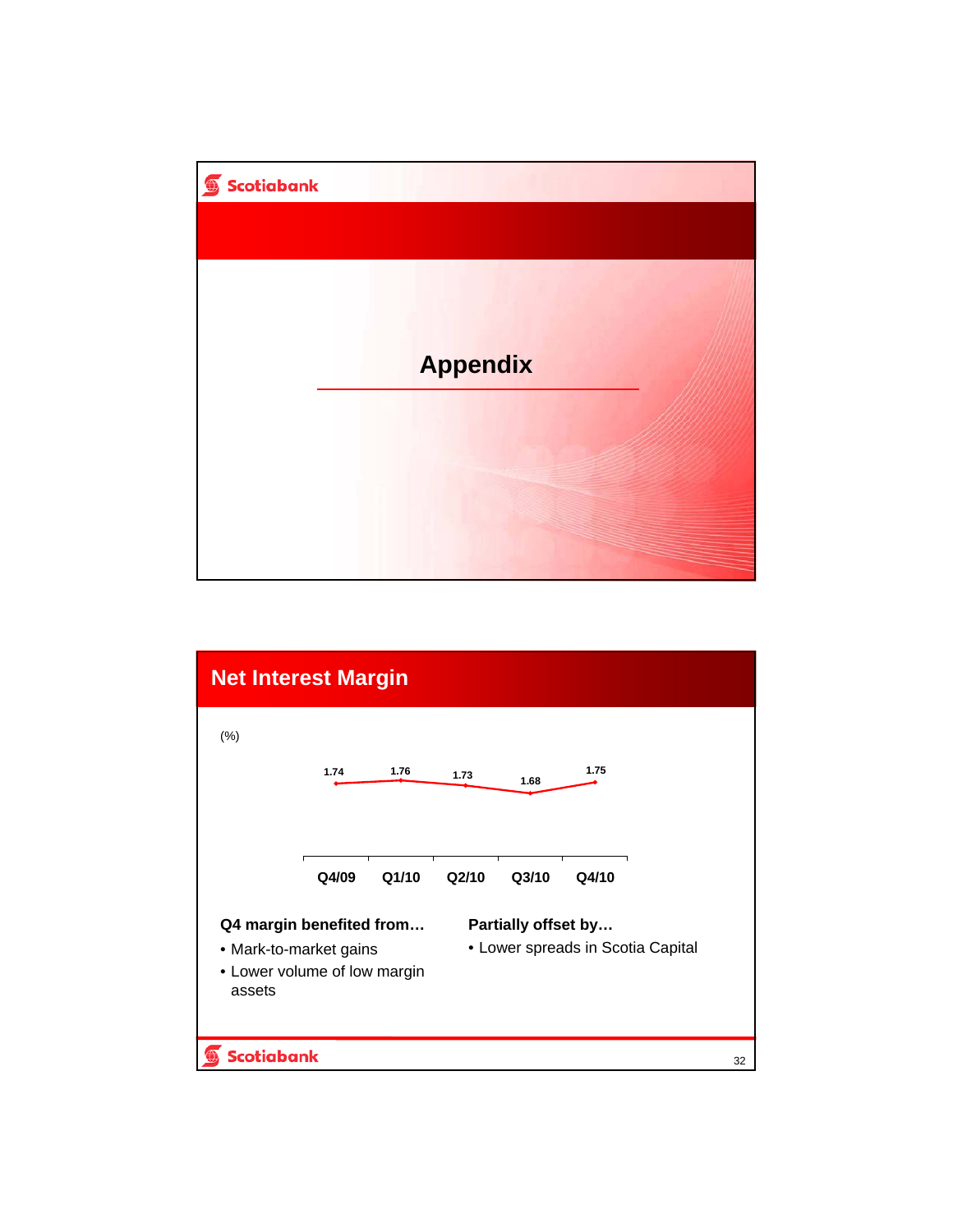

| <b>Canadian Banking: Volume Growth</b>                                                                                                                                                              |       |       |       |       |       |  |  |
|-----------------------------------------------------------------------------------------------------------------------------------------------------------------------------------------------------|-------|-------|-------|-------|-------|--|--|
| <b>Average Balances</b>                                                                                                                                                                             |       |       |       |       |       |  |  |
| (\$ billions)                                                                                                                                                                                       | Q4/10 | Q3/10 | Q4/09 | Y/Y   | Q/Q   |  |  |
| Residential Mortgages (1)                                                                                                                                                                           | 134.2 | 130.9 | 122.9 | 11.3  | 3.3   |  |  |
| Personal Loans                                                                                                                                                                                      | 39.0  | 38.5  | 36.9  | 2.1   | 0.5   |  |  |
| Credit Cards <sup>(2)</sup>                                                                                                                                                                         | 9.0   | 9.1   | 9.3   | (0.3) | (0.1) |  |  |
| Business Loans &<br>Acceptances                                                                                                                                                                     | 24.7  | 24.7  | 23.6  | 1.1   | 0     |  |  |
| Personal Deposits (3)                                                                                                                                                                               | 106.9 | 105.6 | 93.5  | 13.4  | 1.3   |  |  |
| Non-Personal Deposits                                                                                                                                                                               | 58.9  | 58.5  | 54.1  | 4.8   | 0.4   |  |  |
| Wealth Mgmt. AUA (Spot)                                                                                                                                                                             | 156.5 | 147.6 | 136.8 | 19.7  | 8.9   |  |  |
| (1) Before securitization<br>(2) Includes ScotiaLine VISA<br>(3) Effective November 1, 2009, \$10 billion of broker sourced deposits were transferred from the Other segment into Canadian Banking. |       |       |       |       |       |  |  |
| Scotiabank                                                                                                                                                                                          | 34    |       |       |       |       |  |  |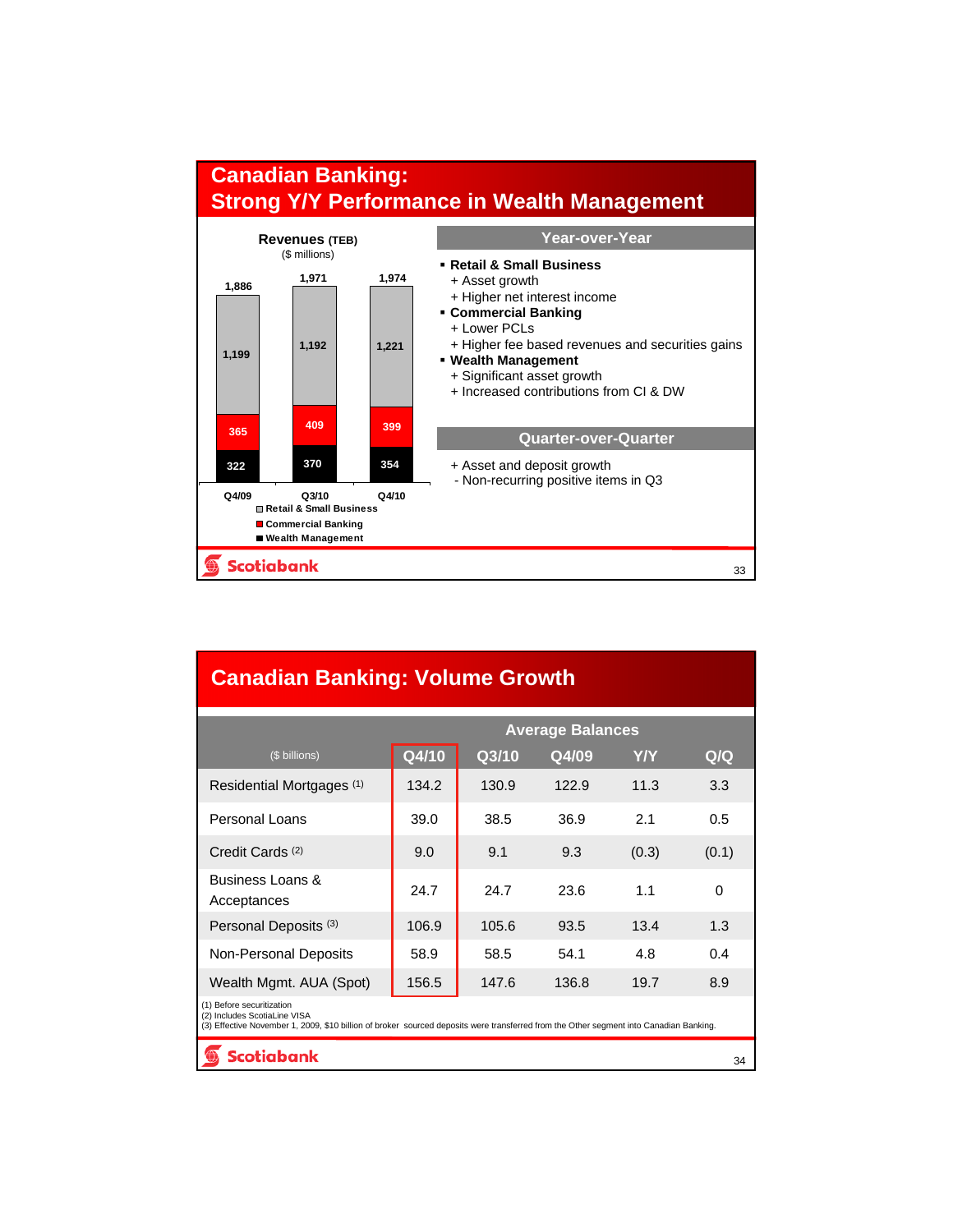| <b>Canadian Banking: Market Share</b>                                                                                                                                                                                                              |       |       |       |       |       |
|----------------------------------------------------------------------------------------------------------------------------------------------------------------------------------------------------------------------------------------------------|-------|-------|-------|-------|-------|
| Market Share (%) <sup>1</sup>                                                                                                                                                                                                                      | Q4/09 | Q1/10 | Q2/10 | Q3/10 | Q4/10 |
| Residential Mortgages                                                                                                                                                                                                                              | 20.14 | 20.23 | 20.28 | 20.40 | 20.53 |
| <b>Total Personal Lending</b>                                                                                                                                                                                                                      | 18.30 | 18.29 | 18.26 | 18.27 | 18.27 |
| <b>Total Personal Deposits</b>                                                                                                                                                                                                                     | 10.89 | 10.84 | 10.89 | 10.83 | 10.81 |
| Small Business Lending <sup>2</sup>                                                                                                                                                                                                                | 14.55 | 15.70 | 15.57 | 14.87 | 15.84 |
| <b>Mutual Funds</b>                                                                                                                                                                                                                                | 8.35  | 8.84  | 9.10  | 9.18  | 9.23  |
| (1) Market share statistics are issued on a one-month lag basis. (Q4/10: September 2010)<br>(2) Small Business statistics are on a four-months lag basis (Q4/10: June 2010)                                                                        |       |       |       |       |       |
| Total Personal Lending market share is based on a comparison of the big six banks.<br>Total Personal Deposits market share is based on a comparison of the total industry.<br>Mutual Funds market share is based on a comparison with total banks. |       |       |       |       |       |
| Sources: Mutual Funds - IFIC; Personal Lending and Personal Deposits - Bank of Canada                                                                                                                                                              |       |       |       |       |       |
| Scotiabank                                                                                                                                                                                                                                         |       |       |       |       | 35    |

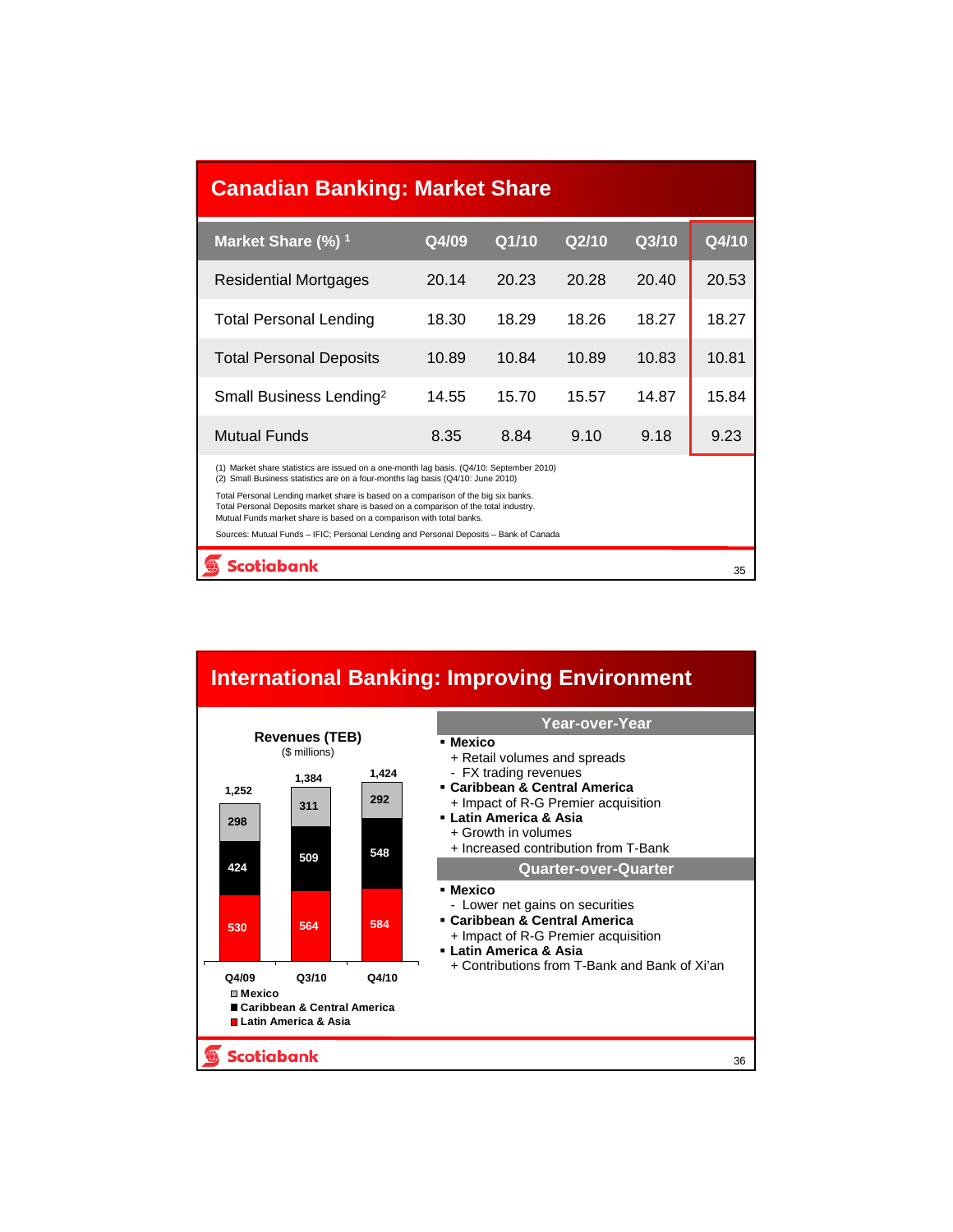

#### **Economic Outlook in Key MarketsReal GDP (Annual % Change) 2011F 2000-08 Avg. 2009 2010F** 2.8 (6.5) 4.8 Mexico 2.8 (6.5) 4.8 3.5 5.6 0.9 7.0 Peru 5.6 0.9 7.0 5.4 4.8 Chile 1.3 (1.5) 4.8 5.8 4.3 (1.5) Jamaica 1.4 (3.0) (0.5) 1.5 1.4 (3.0) (0.5) Trinidad & Tobago 7.5 (3.5) 2.0 2.5 7.5 (3.5) 2.0 Costa Rica  $\begin{array}{ccc} 4.5 & (1.3) & 3.5 & 3.0 \\ 3.0 & (1.3) & (1.3) & (1.3) \end{array}$ 4.5 (1.3) 3.5 Dominican Republic  $5.4$   $3.5$   $4.5$   $4.0$ 5.4 3.5 4.5 Thailand 4.6 (2.3) 6.5 4.5 4.6 (2.3) 6.5 **2000-08 Avg. 2009 2010F 2011F** 2.6 (2.5) 3.0 Canada 2.3 2.3 (2.6) 2.7 U.S. 2.3 (2.6) 2.7 2.1 Source: Scotia Economics, as of November 4, 2010 **Scotiabank** 38

## **Scotia Capital: Strong Trading Revenues**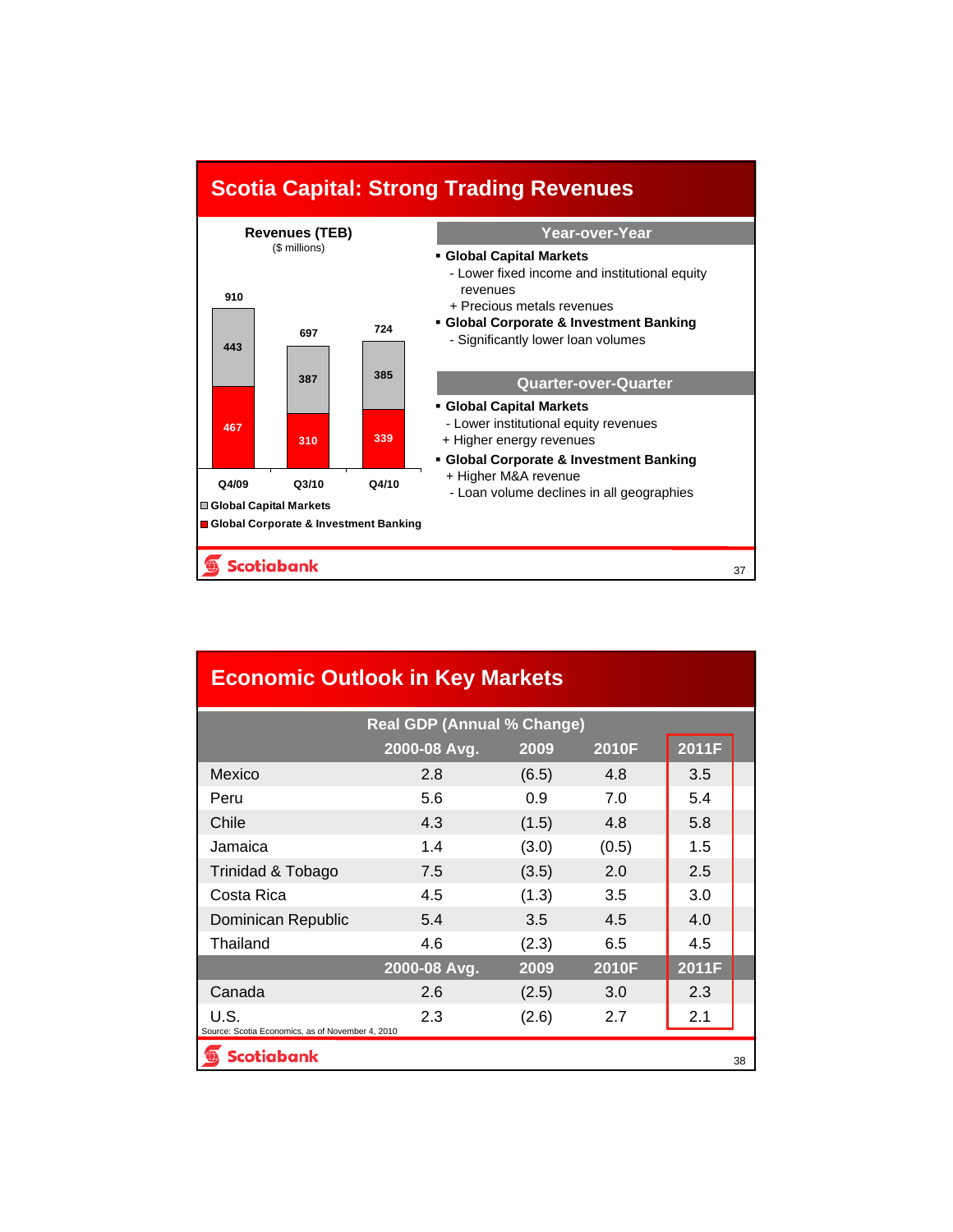| <b>Unrealized Securities Gains</b>                                  |       |       |       |  |  |  |
|---------------------------------------------------------------------|-------|-------|-------|--|--|--|
| (\$ millions)                                                       | Q4/10 | Q3/10 | Q4/09 |  |  |  |
| <b>Emerging Market Debt</b>                                         | 378   | 330   | 461   |  |  |  |
| <b>Other Debt</b>                                                   | 765   | 602   | 512   |  |  |  |
| Equities                                                            | 274   | 176   | 40    |  |  |  |
|                                                                     | 1,417 | 1,108 | 1,013 |  |  |  |
| Net Fair Value of Derivative Instruments<br>and Other Hedge Amounts | (228) | (193) | (185) |  |  |  |
| <b>Total</b>                                                        | 1,189 | 915   | 828   |  |  |  |
|                                                                     |       |       |       |  |  |  |
| <b>Scotiabank</b><br>39                                             |       |       |       |  |  |  |

| <b>Trend in PCL Ratios</b>                 |       |       |        |        |        |
|--------------------------------------------|-------|-------|--------|--------|--------|
| (Specific PCL as % average of loans & BAs) | Q4/09 | Q1/10 | Q2/10  | Q3/10  | Q4/10  |
| <b>Canadian Banking</b>                    |       |       |        |        |        |
| Retail                                     | 0.37  | 0.32  | 0.35   | 0.32   | 0.30   |
| Commercial                                 | 0.55  | 0.68  | 0.68   | 0.38   | 0.55   |
| Total                                      | 0.40  | 0.37  | 0.39   | 0.33   | 0.33   |
| <b>International Banking</b>               |       |       |        |        |        |
| Retail                                     | 2.30  | 2.41  | 2.42   | 1.88   | 2.00   |
| Commercial                                 | 0.48  | 0.50  | 0.53   | 0.20   | (0.01) |
| <b>Total</b>                               | 1.13  | 1.19  | 1.22   | 0.85   | 0.77   |
| <b>Scotia Capital</b>                      |       |       |        |        |        |
| <b>Corporate Banking</b>                   | 0.65  | 0.15  | (0.07) | (0.09) | (0.11) |
| <b>All Bank</b>                            | 0.63  | 0.55  | 0.55   | 0.43   | 0.41   |
|                                            |       |       |        |        |        |
| <b>Scotiabank</b><br>40                    |       |       |        |        |        |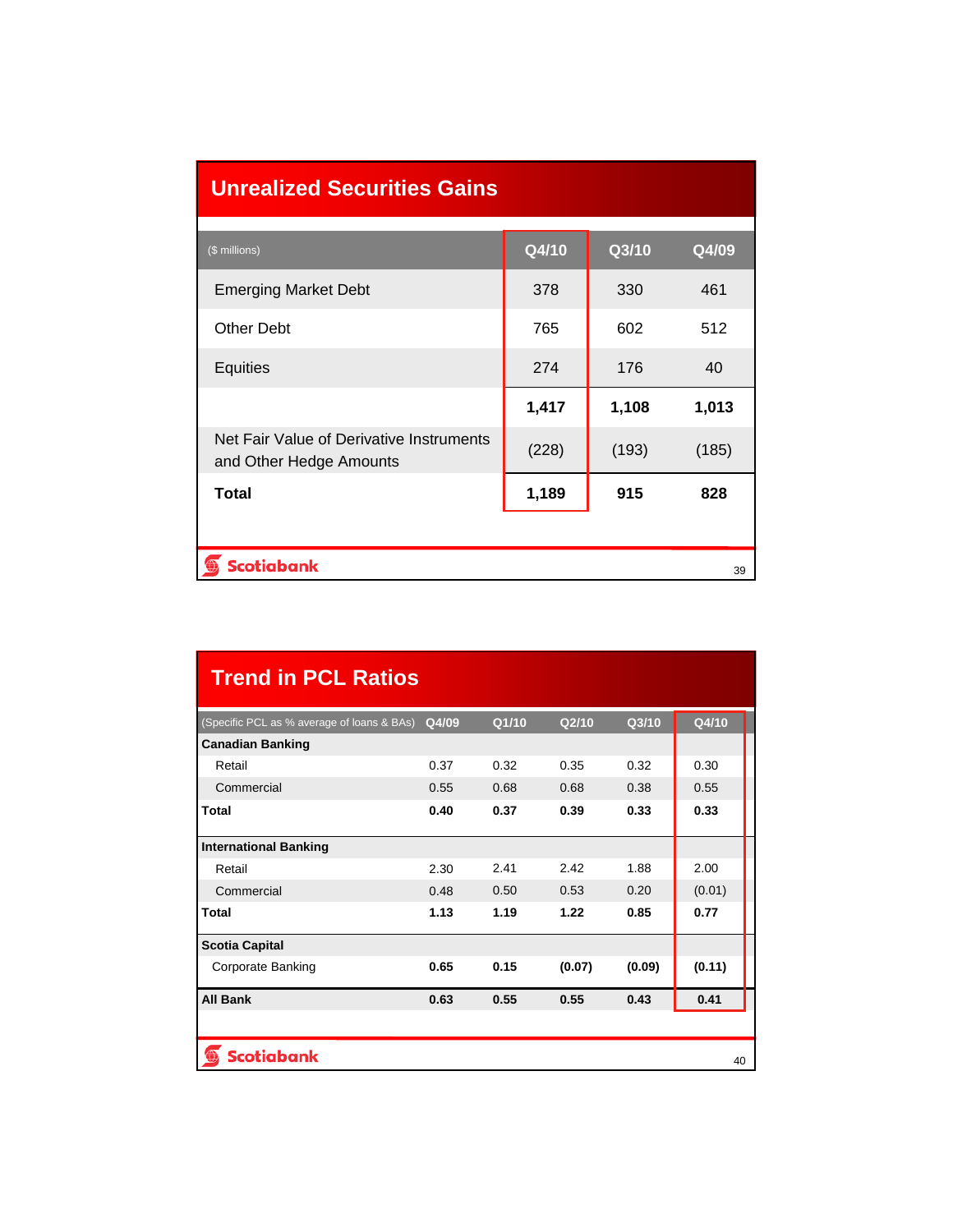

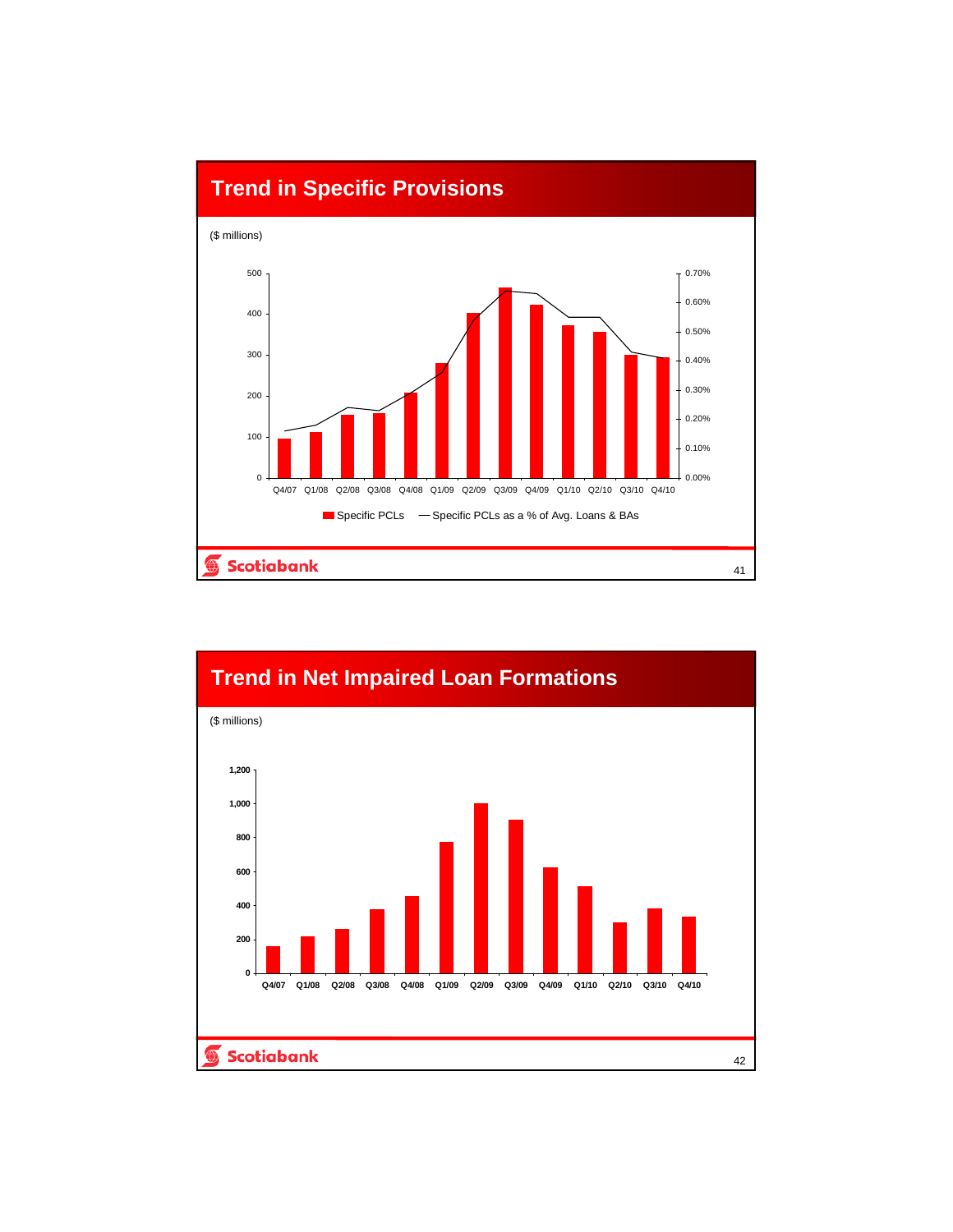

| <b>Strong Coverage Ratios</b>                  |                                                                     |            |       |    |  |
|------------------------------------------------|---------------------------------------------------------------------|------------|-------|----|--|
|                                                |                                                                     |            |       |    |  |
|                                                |                                                                     | Q4/10      | Q4/09 |    |  |
|                                                | Earnings coverage of PCL (1)                                        | 6.9x       | 4.0x  |    |  |
|                                                | Total Allowance as a % of GIL<br>- ex. R-G Premier Bank acquisition | 63%<br>72% | 73%   |    |  |
|                                                | Total Allowance as a % of Loans & BAs                               | 0.95%      | 1.03% |    |  |
| (1) Pre-tax, pre-provision income to total PCL |                                                                     |            |       |    |  |
|                                                | Scotiabank                                                          |            |       | 44 |  |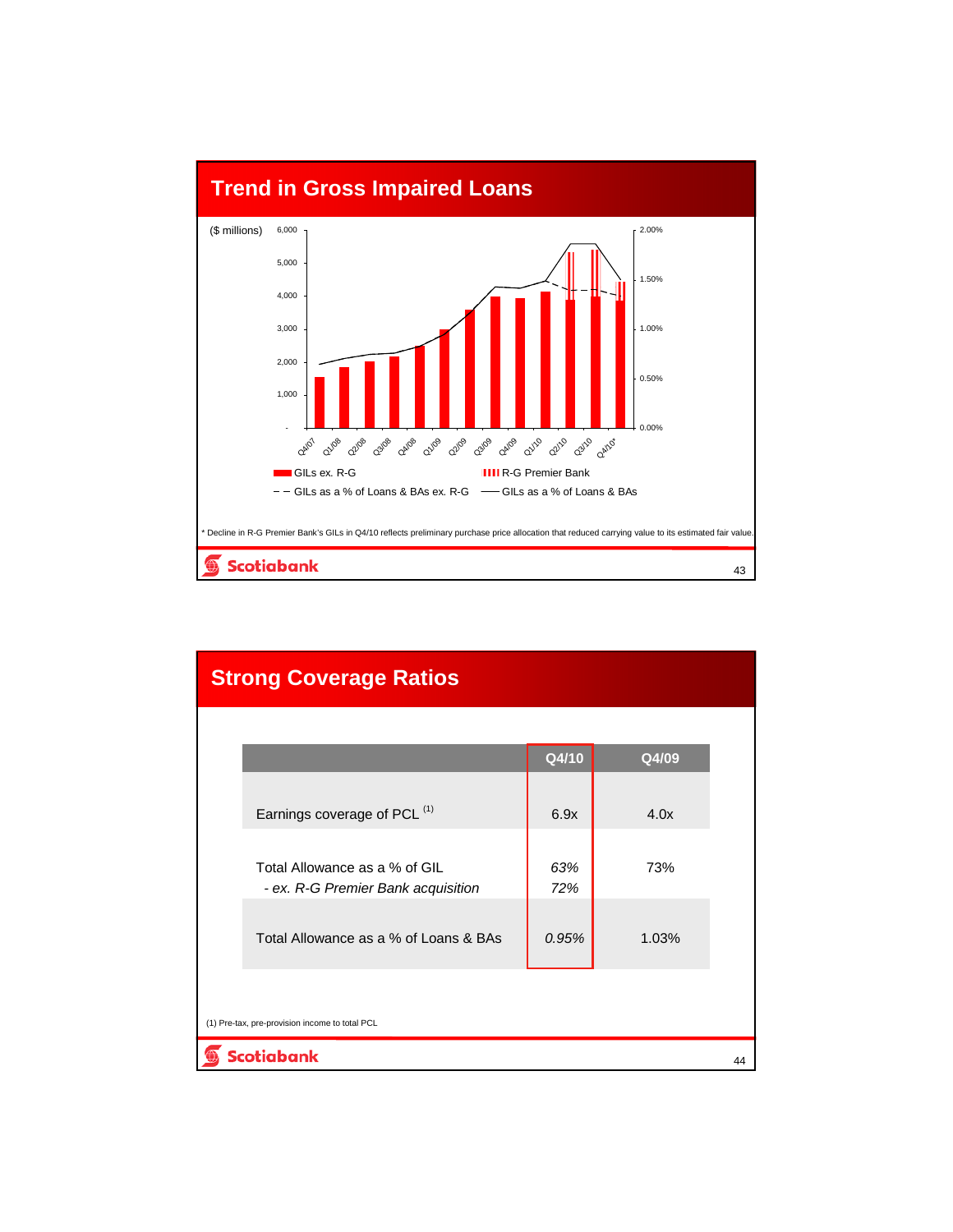

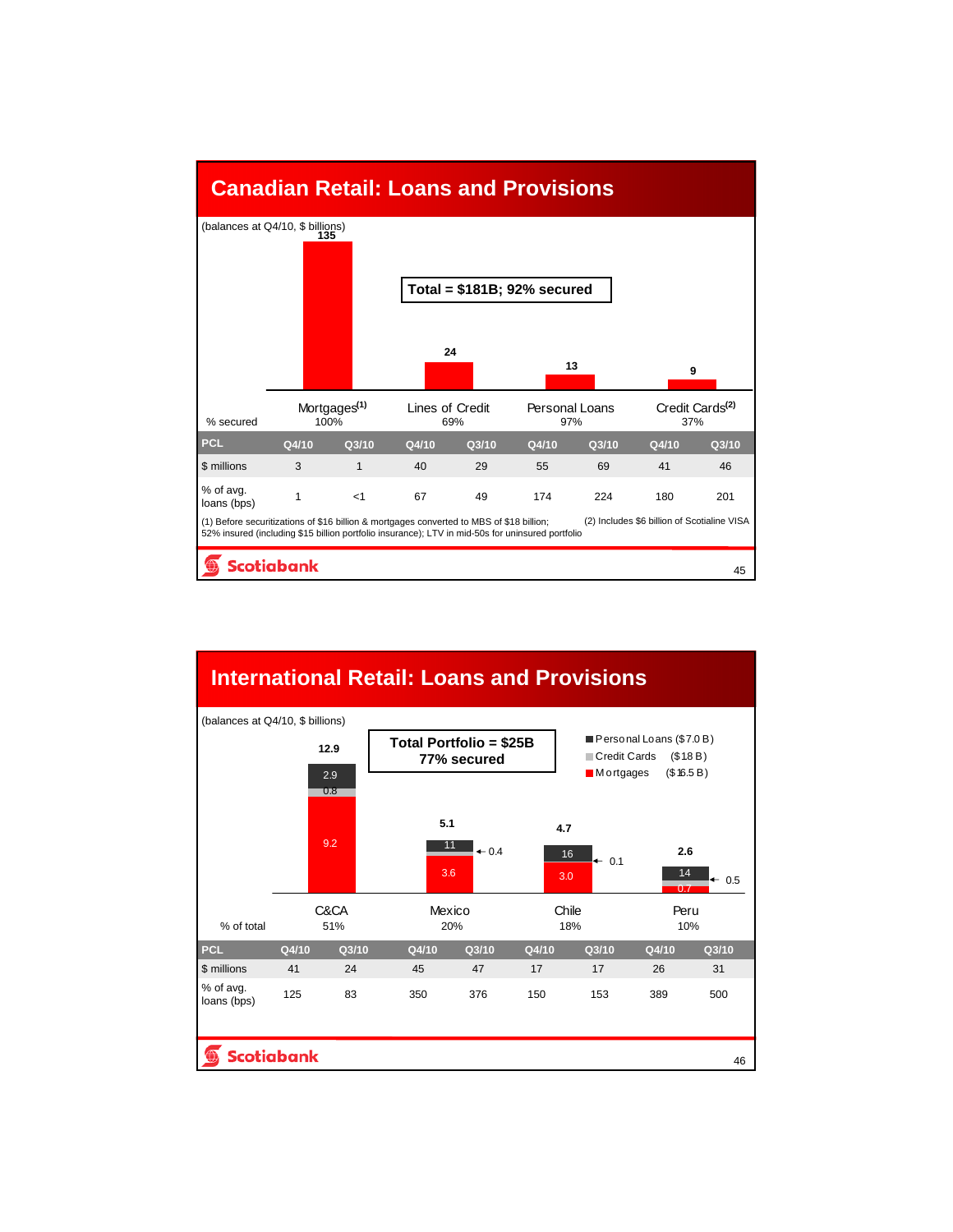